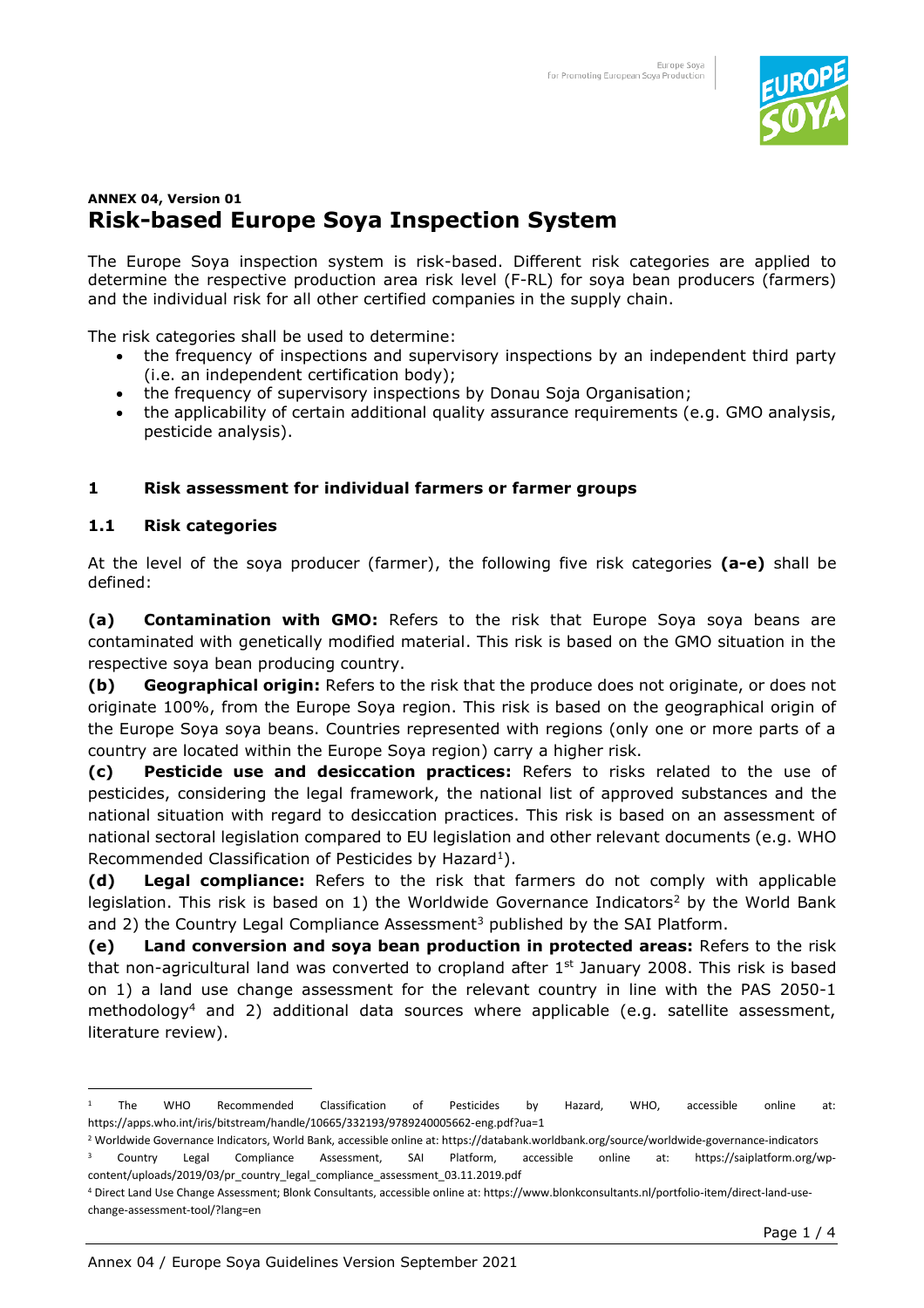

## **1.2 Risk matrix**

The risk assessment shall consider the risk categories of **a-e**; the risk shall be assessed per country and shall be summarised as "production area risk level" (**F-RL**).

| <b>Countries</b>                        | <b>GMO-RL</b>  | <b>ORIGIN-RL</b> | <b>PESTICIDE-RL LUC-RL</b> |   | <b>LEGAL-RL</b> | $F-RL$       |
|-----------------------------------------|----------------|------------------|----------------------------|---|-----------------|--------------|
| <b>Austria</b>                          | 1              |                  | 1                          |   |                 | $\mathbf 0$  |
| <b>Bulgaria</b>                         |                |                  |                            |   |                 | 1            |
| <b>Croatia</b>                          |                |                  |                            |   | 2               | 1            |
| <b>Czech Republic</b>                   | $\overline{2}$ |                  |                            |   |                 |              |
| <b>France</b>                           |                |                  |                            | 2 |                 |              |
| <b>Germany</b>                          |                |                  |                            |   |                 | o            |
| <b>Greece</b>                           |                |                  |                            |   |                 |              |
| <b>Hungary</b>                          |                |                  |                            |   |                 | n            |
| <b>Italy</b>                            |                |                  |                            |   | 2               | 1            |
| <b>Netherlands</b>                      |                |                  |                            |   |                 | <sup>0</sup> |
| <b>Poland</b>                           |                |                  |                            |   | 1               | 1            |
| Romania                                 | 2              |                  |                            |   |                 | 2            |
| <b>Slovakia</b>                         | 2              |                  |                            |   | 1               | 1            |
| <b>Slovenia</b>                         |                |                  |                            |   |                 | 0            |
| <b>Spain</b>                            | 2              |                  | 1                          |   | 1               | 1            |
| <b>Bosnia</b> and<br><b>Herzegovina</b> |                |                  |                            | 2 | 2               | 2            |
| <b>Moldova</b>                          | 3              |                  | $\overline{2}$             |   | $\overline{2}$  | 3            |
| <b>Russian Federation</b>               | 1              |                  |                            |   | 2               | 2            |
| <b>Serbia</b>                           |                |                  |                            |   | 2               | 1            |
| <b>Switzerland</b>                      |                |                  |                            |   |                 | n            |
| <b>Ukraine</b>                          | 3              |                  |                            |   | 2               | 3            |

## **1.3 Inspection frequencies for individual farmers or farmer groups**

The risk assessment based on the risk categories of **a-e** shall determine the frequency of inspections to be conducted by a certification body recognised by Donau Soja Organisation. For farmers or farmer groups, inspections shall be conducted at least every three years. Farmers located in production areas with the highest GMO risk shall be individually certified and be subject to annual inspections.

| Company type                |          | <b>Risk level   Inspection frequency</b> |
|-----------------------------|----------|------------------------------------------|
| Soya bean producer (farmer) | F-RL 0   | Inspection every 3 years                 |
|                             | $F-RL_1$ | Inspection every 2 years                 |
|                             | $F-RL$ 2 | Annual inspection                        |
|                             | F-RL 3   | Annual inspection                        |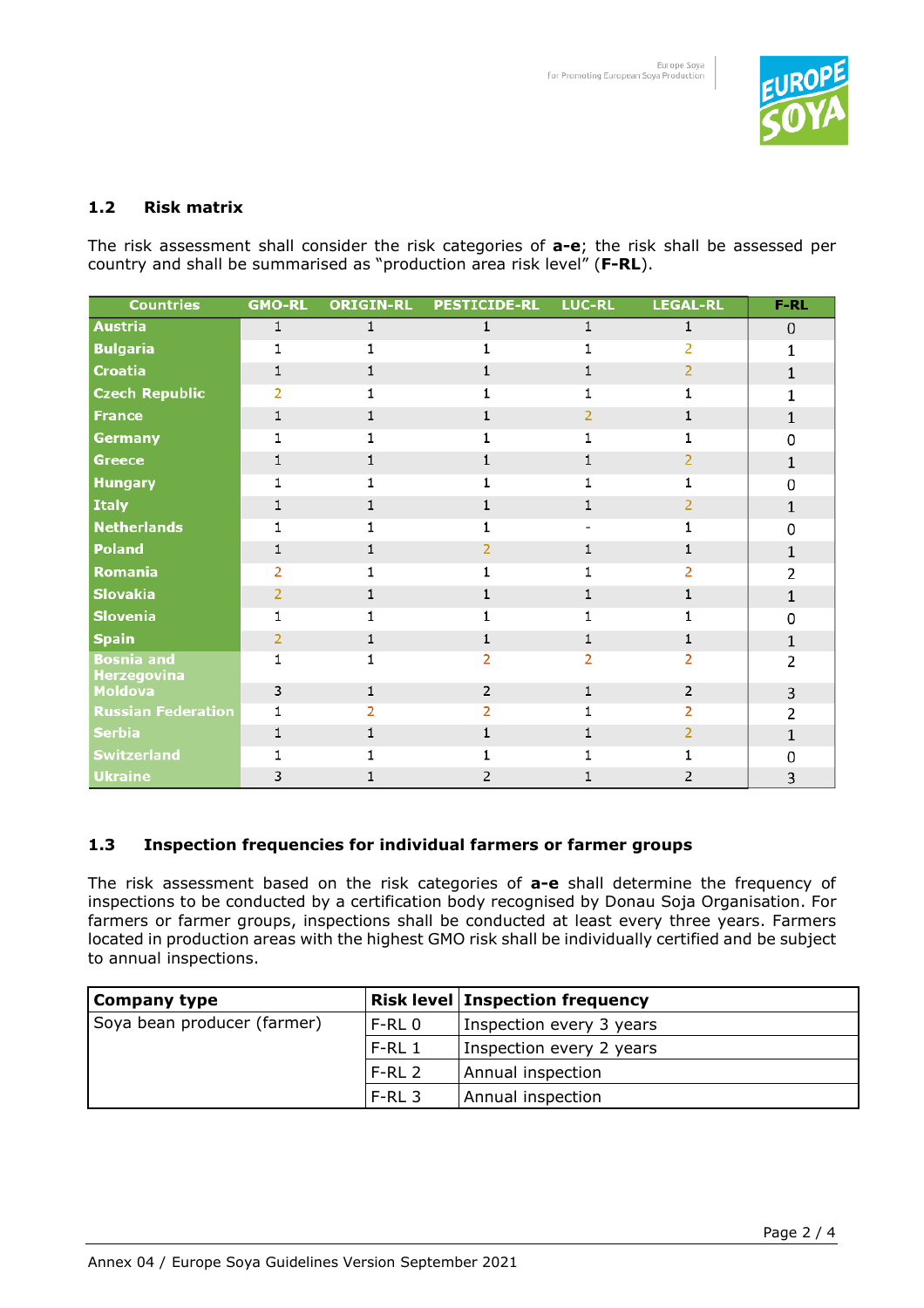

## **2 Risk assessment for certified companies in the supply chain**

## **2.1 Risk categories**

For certified companies other than farmers in the supply chain (e.g. collectors, traders, processors, compound feed producers, marketers), the risk of GM contamination shall be taken into account.

## **2.2 Risk Matrix**

The risk assessment shall consider the risk of contamination of Europe Soya-certified soya beans or soya products with GMOs. The risk shall be assessed for each company and shall be assigned a **company risk level** (see R 02 to R 06b, paragraph 1, for the risk levels of agricultural soya bean collectors and primary collectors [C-RL], soya traders [T-RL], soya bean primary processors [P-RL] and agricultural processors [A-RL]).

| <b>Company type</b>                                                                                                               | <b>Risk level</b> | <b>Definition</b>                                                                                                                                     |
|-----------------------------------------------------------------------------------------------------------------------------------|-------------------|-------------------------------------------------------------------------------------------------------------------------------------------------------|
| Agricultural soya<br>bean<br>collector &<br>primary<br>collector;<br>trader;<br>soya<br>bean<br>primary RL 1<br>soya<br>processor | RL <sub>0</sub>   | Only Europe Soya soya beans are stored, traded or<br>processed.                                                                                       |
|                                                                                                                                   |                   | Only GM-free crops are stored, traded or processed;<br>non-GM soya beans of origins other than Donau Soja<br>may also be stored, traded or processed. |
|                                                                                                                                   | RL <sub>2</sub>   | Only GM-free soya beans are stored or processed,<br>but GM crops other than soya (e.g. maize) may also<br>be stored or processed.                     |
|                                                                                                                                   | RL <sub>3</sub>   | GM soya beans and GM soya bean meal may also be<br>stored, traded or processed.*                                                                      |

\*Only possible for oil mills and toasters if the processing lines are 100% segregated, both physically and technically; not possible for food producers

| <b>Company type</b>         | <b>Risk level</b> | <b>Definition</b>                                                                                                                                                                                  |  |  |
|-----------------------------|-------------------|----------------------------------------------------------------------------------------------------------------------------------------------------------------------------------------------------|--|--|
| Agricultural processor RL 0 |                   | Europe Soya single or compound feed only                                                                                                                                                           |  |  |
| (animal keeper)             | RL <sub>1</sub>   | Also other non-GM soya single or compound feed<br>(non-GM is documented)                                                                                                                           |  |  |
|                             | RL <sub>2</sub>   | Also GM single or compound feed, but only in another<br>farm activity (e.g. certified laying hen feed &<br>conventional fattening pig feed); no GM feed or raw<br>materials in the same facilities |  |  |
|                             | RL <sub>3</sub>   | Also GM single or compound feed in the same<br>facilities, but only if appropriate measures to minimise<br>the GM contamination risk are in place                                                  |  |  |